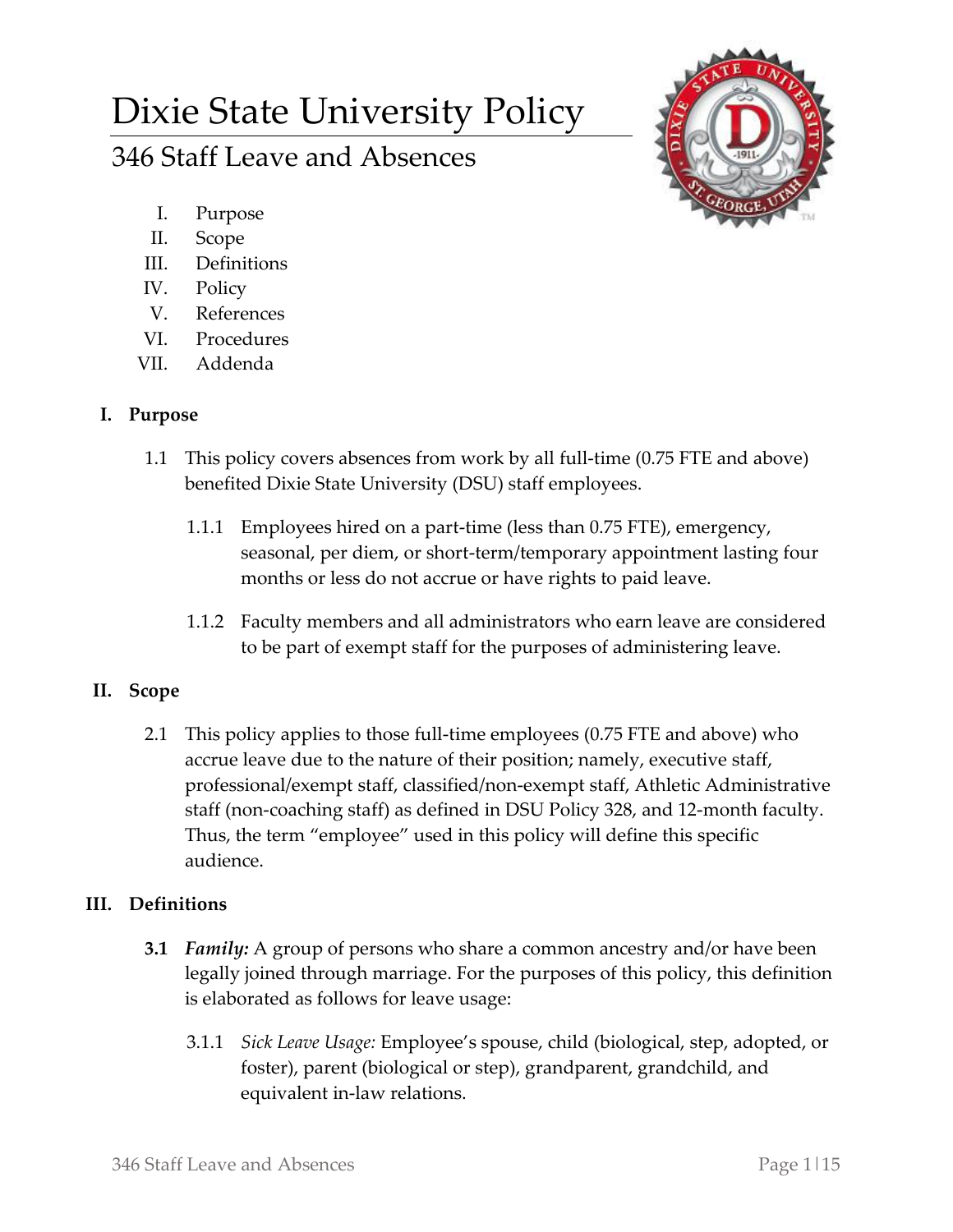- 3.1.2 *Funeral Leave Usage:* Employee's spouse, child (biological, step, adopted, or foster), parent (biological or step), sibling (biological or step), grandparent, grandchild, uncle, aunt, first cousin, niece, nephew, equivalent in-law relations, and/or anyone listed as the employee's next of kin in University records.
- 3.2 *Leave of Absence:* An approved, unpaid absence from duties for a specified period of time.

#### **IV. Policy**

- 4.1 An employee must receive approval from his/her supervisor prior to taking leave.
	- 4.1.1 The employee is required to inform his/her supervisor of the need and reason for unplanned leave as soon as it is evident that the situation will prohibit the employee from working.
- 4.2 Leave accrued in a pay period cannot be used until the next pay period.
- 4.3 An employee who violates or abuses the leave program may be subject to disciplinary action according to DSU Policy 372, including termination.
- 4.4 An employee who believes this policy was unfairly implemented has the right to file a grievance in accordance with DSU Policy 151: Staff Grievances.
- 4.5 The University reserves the right to modify the leave and absence request and reporting requirements at any time to accommodate changes to institutional processes.
- 4.6 Lost work time due to work-related illness or injury is covered under Workers Compensation (see DSU Policy 343).
- 4.7 Vacation Leave
	- 4.7.1 Exempt staff employees accrue vacation leave at the following rate each year, which is prorated for an employee working between 0.75 - 0.99 FTE:

| <b>Service Year</b>  | <b>Hours Earned per</b><br><b>Pay Period</b> | Maximum Rollover at<br><b>Calendar Year End</b> |
|----------------------|----------------------------------------------|-------------------------------------------------|
| Date of Hire forward | 7.33                                         | 280.00                                          |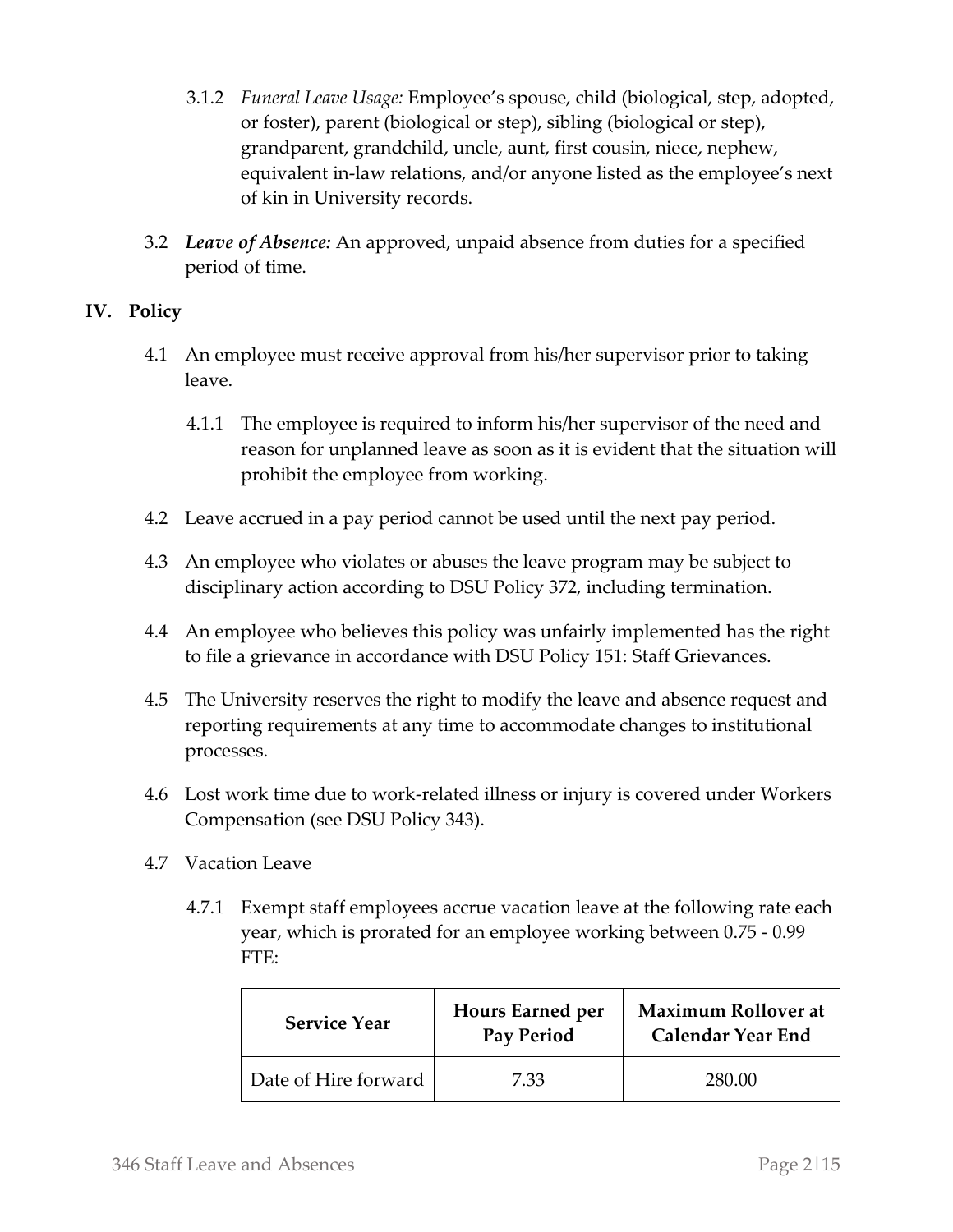4.7.2 Non-exempt staff employees accrue vacation leave according to the following schedule based on the period of time the employee has been employed in a full-time capacity at the University, which is prorated for employees working between 0.75 - 0.99 FTE:

| <b>Service Year</b> | <b>Hours Earned per</b><br><b>Pay Period</b> | <b>Maximum Rollover at</b><br><b>Calendar Year End</b> |
|---------------------|----------------------------------------------|--------------------------------------------------------|
| $1 - 3$             | 4.00                                         | 280.00                                                 |
| $4 - 6$             | 5.00                                         | 280.00                                                 |
| $7 - 10$            | 6.00                                         | 280.00                                                 |
| $11+$               | 7.33                                         | 280.00                                                 |

- 4.7.3 An increase in the amount of vacation leave an employee earns due to an increase in service years will begin the first full pay period after the anniversary of the employee's date of hire.
	- 4.7.3.1 Employees actively working part-time at DSU that transition to full-time leave-eligible employment will receive a starting vacation balance of up to 40 hours, calculated as: the total number of part-time hours worked at DSU over the last five years (excluding seasonal/temporary assignments), divided by 200 = starting vacation time balance (in hours), rounded to the nearest whole number.
- 4.7.4 An employee who is rehired after a break in service will be credited with the prior years of DSU service in calculating vacation leave accrual. The most recent hire date will be used to implement future increases in vacation leave accrual.
- 4.7.5 A maximum of 280 hours (35 days) of accrued vacation leave may be carried forward from one calendar year to the next.
- 4.7.6 An employee in a position funded 50% or more by non-state funds, including grant and auxiliary funding, may carry forward accrued vacation as detailed above with the understanding that if funding is unavailable in future fiscal years or grant cycles, the employee's accumulated vacation time may be lost without compensation.
- 4.8 Personal Preference Day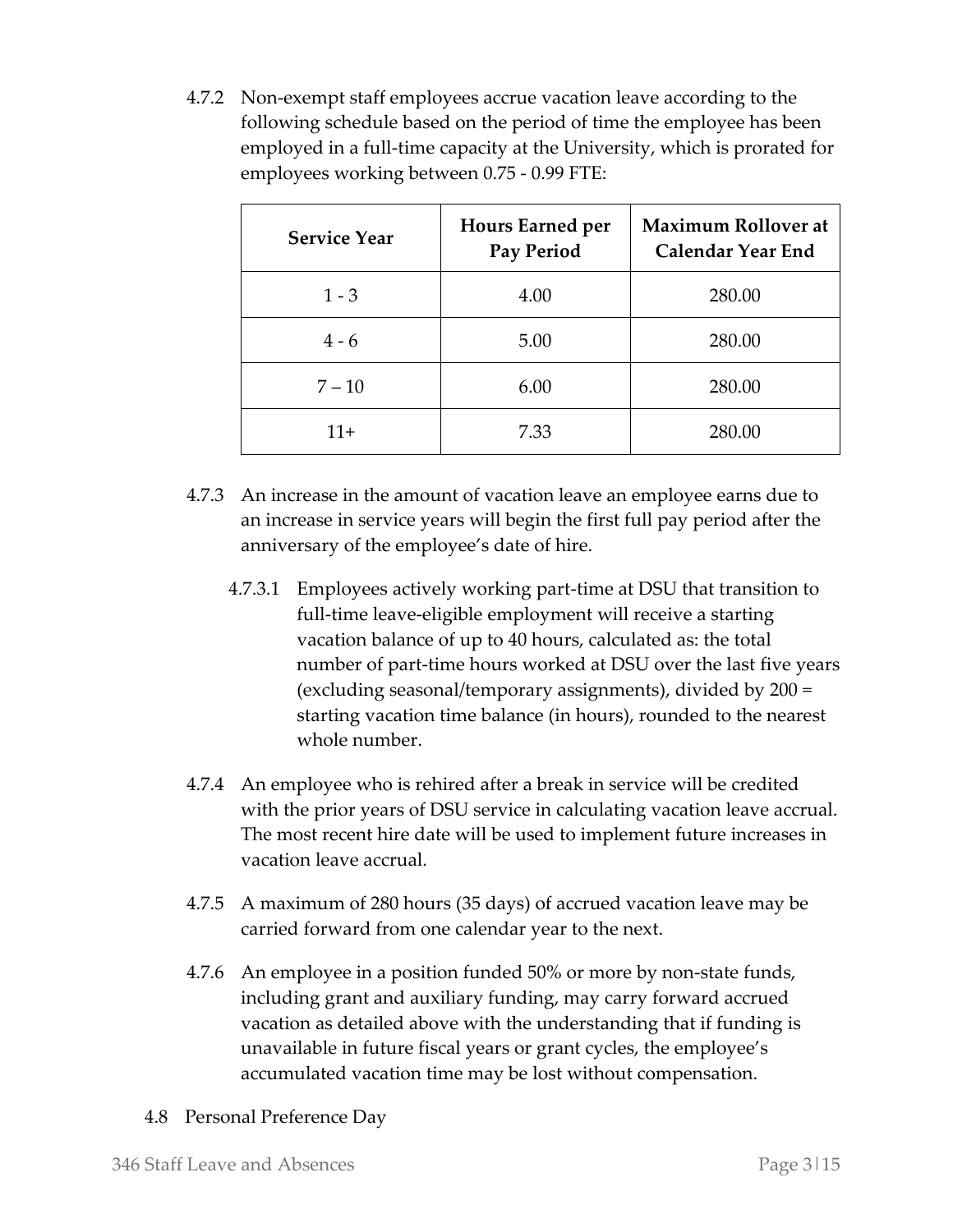- 4.8.1 Employees earn a personal preference day each fiscal year to be used in the same manner as vacation leave, with its use subject to supervisor's approval.
- 4.8.2 The Personal Preference Day expires on June 30 each year. It cannot be carried forward into the new fiscal year, and it will not be paid out upon termination.
- 4.9 University Holidays
	- 4.9.1 In addition to a Personal Preference Day, the University offers 12 paid holidays per year. DSU typically observes the following holidays, for which staff receive 8 hours of holiday leave:

| Holiday                         | <b>When Celebrated</b>                                           |  |
|---------------------------------|------------------------------------------------------------------|--|
| New Year's Day                  | $1st$ day of January                                             |  |
| Dr. Martin Luther King, Jr. Day | 3 <sup>rd</sup> Monday of January                                |  |
| Presidents' Day                 | 3 <sup>rd</sup> Monday in February                               |  |
| Memorial Day                    | Last Monday in May                                               |  |
| Juneteenth National Freedom Day | 3 <sup>rd</sup> Monday in June                                   |  |
| Independence Day                | $4th$ day of July                                                |  |
| Pioneer Day                     | 24 <sup>th</sup> day of July                                     |  |
| Labor Day                       | 1 <sup>st</sup> Monday of September                              |  |
| Thanksgiving (2 days)           | 4 <sup>th</sup> Thursday in November and<br>the following Friday |  |
| Christmas (2 days)              | $24th$ and $25th$ days of December                               |  |

- 4.9.2 If a holiday falls on a Sunday, the following Monday shall be observed as a holiday. If a holiday falls on a Saturday, the preceding Friday shall be observed as a holiday.
- 4.9.3 The University President can designate additional full day or partial day holidays at any time as he/she sees fit. The President can alter the holiday schedule for a fiscal year at any time.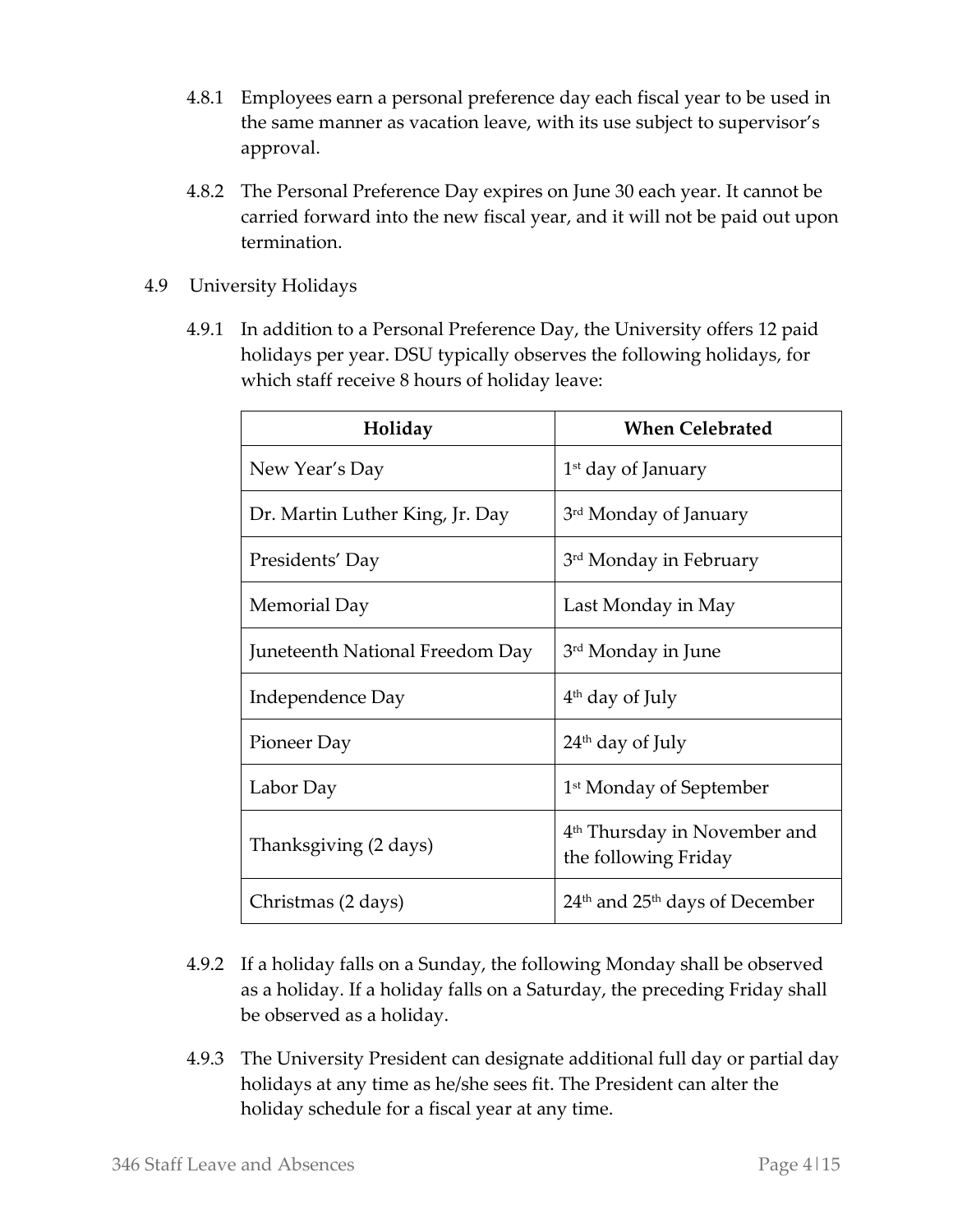- 4.9.4 A newly hired employee must be in paid status at least one full day (8 hours) before the holiday in order to receive holiday pay. A separating employee must be in paid status at least one full day (8 hours) after the holiday in order to receive holiday pay.
- 4.9.5 Payment for a holiday which occurs during a period of leave of absence without pay will be made only when the individual returns to work at least one full day (8 hours) before the day in which the holiday occurs.
- 4.9.6 If a non-exempt employee is required to work on an official University holiday, the supervisor will schedule another day off for that employee during the same workweek. If that is not possible, then the employee is entitled to holiday premium pay (see DSU Policy 352: Staff Compensation).
- 4.10 Sick Leave
	- 4.10.1 Employees accrue sick leave at the rate of four (4) hours per pay period, which is prorated for employees working between 0.75 – 0.99 FTE.
	- 4.10.2 Sick leave is not paid out upon termination. An employee who is rehired after terminating, resigning, or retiring does not have accrued sick leave reinstated.
	- 4.10.3 Sick leave can be used for personal illness, injury, or incapacity, or for the illness, injury, or incapacity of family members as defined in Section 3.1.1 of this policy.
		- 4.10.3.1 Sick leave can be used for medical, dental, psychological, or preventative care appointments for the employee or for the employee assisting a family member as defined in Section 3.1.1.
		- 4.10.3.2 Sick leave cannot be used for vacation and cannot be taken in conjunction with vacation leave.
		- 4.10.3.3 Any use of sick leave beyond the amount the employee has accrued will automatically be applied to vacation leave and other available leave (personal preference, compensatory time, etc.); once all available leave has been exhausted, it will then be treated as an unpaid leave of absence.
	- 4.10.4 Sick leave must be authorized by the employee's immediate supervisor. The employee has the responsibility to contact the supervisor as soon as possible when an event qualifying for sick leave occurs.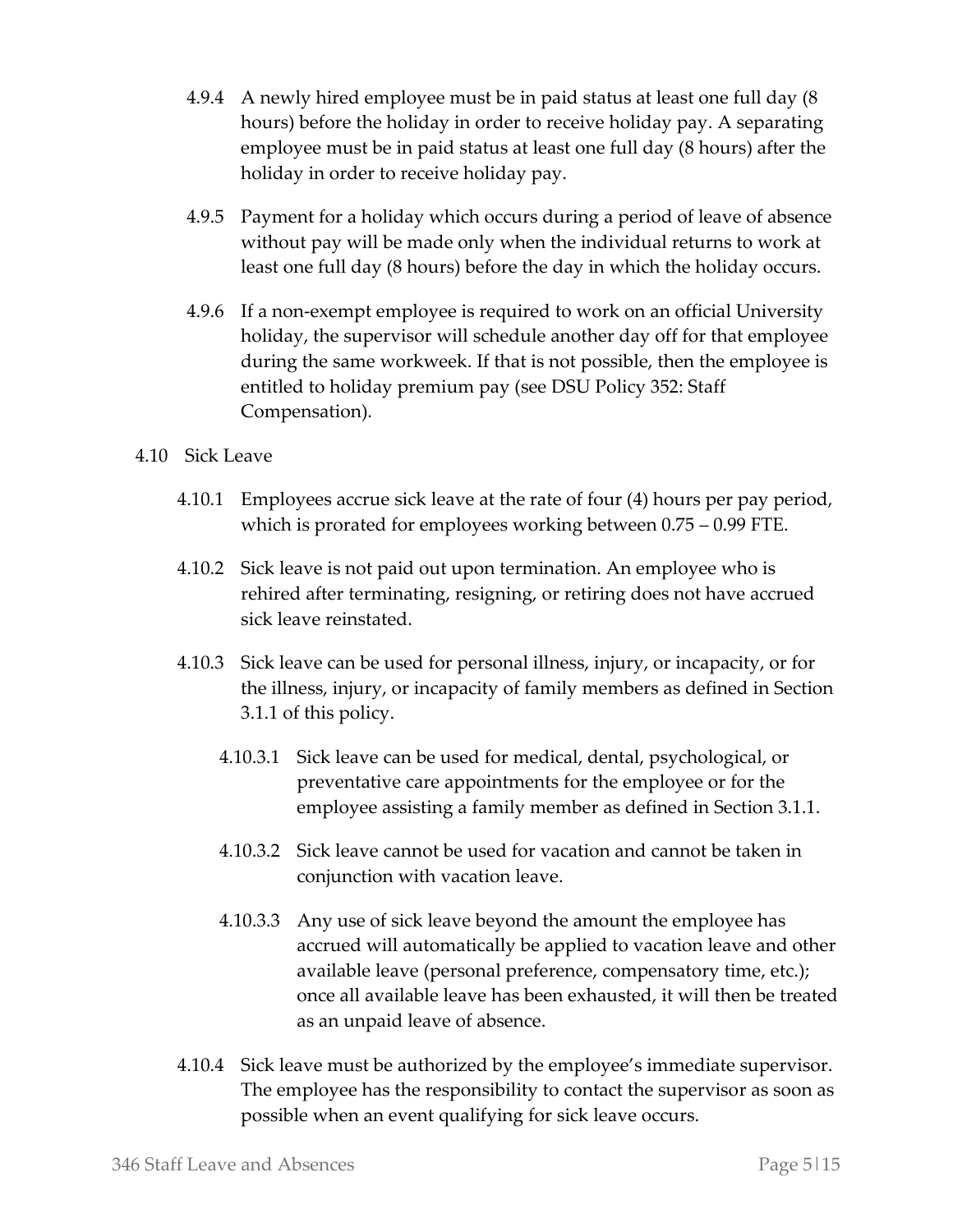- 4.10.5 Employees hired directly from other Utah System of Higher Education Institutions or from the USHE System Office will be able to transfer their unused sick leave balance to Dixie State University.
- 4.10.6 Employees who miss three (3) or more consecutive work days due to illness or injury must, upon the request of a supervisor or Human Resources, provide the Human Resources Office with an appropriate medical certification form used in conjunction with the Family Medical Leave Act (see DSU Policy 349 for requirements).
- 4.10.7 An employee cannot use sick leave for longer than 75 consecutive workdays (or 600 sick leave hours) without applying for long-term disability and Social Security Disability.

#### 4.11 Funeral Leave

- 4.11.1 Funeral leave requires the approval of the employee's immediate supervisor, who will make every effort to accommodate a reasonable request.
- 4.11.2 Funeral leave is available for an employee upon the death of a member of the employee's immediate family, as defined in section 3.1.2 of this policy.
- 4.11.3 Funeral leave consists of up to five (5) days (total of 40 hours) of paid leave per instance, which will not be charged to the employee's accrued vacation or sick leave or the Personal Preference Day.
- 4.11.4 An employee's accrued vacation leave may be taken in conjunction with funeral leave. Emergency/personal leave cannot be used in conjunction with funeral leave.
- 4.12 Jury or Witness Duty Leave
	- 4.12.1 An employee will receive regular compensation when serving jury duty or when subpoenaed or directed by the proper authority to appear as a witness in state or federal court, or at state or federal administrative hearings. To receive pay in such circumstances, any pay the employee receives as juror or witness fees must be reimbursed to the University on a prorated basis according to the employee's regular daily schedule.
		- 4.12.1.1 Reimbursement must be made to the University no more than 30 days after the compensated service ends.
		- 4.12.1.2 Per diem or other compensation for travel or lodging expenses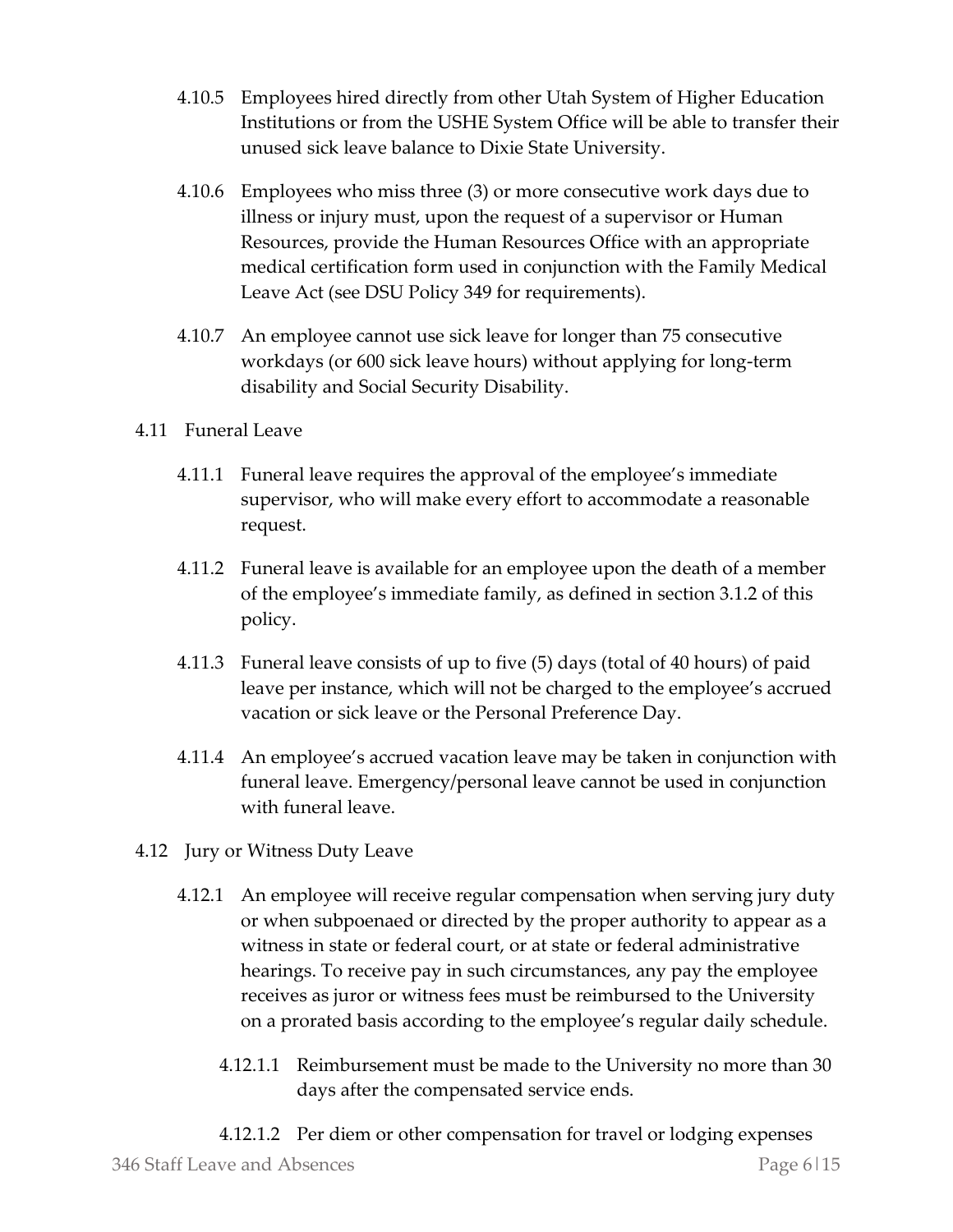associated with jury or witness duty does not need to be reimbursed.

- 4.12.1.3 If an employee chooses not to reimburse such pay or fees to the University, the employee must take vacation leave or apply for and be granted an unpaid leave of absence for the period of time the employee is absent from work.
- 4.12.2 Jury or witness duty leave covers only days or partial days spent in such service and reasonable travel time to fulfill the obligation.
- 4.12.3 When feasible and as required, an employee may be required by his/her supervisor to check in or report to work daily before and/or after jury or witness duty to handle essential tasks.
- 4.12.4 Jury or witness duty leave does not cover an employee's appearance in court on his/her own behalf in any criminal or civil legal matter.
- 4.13 Military Training Leave
	- 4.13.1 An employee who is a member of the National Guard or any organized branch of the United States uniformed services is entitled to a paid leave of absence, prorated for employees working between 0.75 – 0.99 FTE, of not more than 15 days (120 hours) per fiscal year, for time spent on duty in connection with training and instruction requirements of the relevant branch of military service.
	- 4.13.2 Days spent in such activities are not charged to the employee's accrued leave. An employee's benefits and leave accruals continue uninterrupted during military training leave.
	- 4.13.3 Employees wanting to utilize military leave must provide documentation of duty orders and days requested to the Human Resources Office as well as their immediate supervisor.
- 4.14 Unpaid Military Leave of Absence
	- 4.14.1 DSU implements military leave of absence in compliance with the Uniformed Services Employment and Reemployment Rights Act of 1994 (USERRA). An employee who enters active service in any branch of the armed forces of the State of Utah or of the United States will be, upon request, granted a leave of absence during that service, not to exceed a cumulative total of five (5) years.
		- 4.14.1.1 A military leave of absence is unpaid except as the employee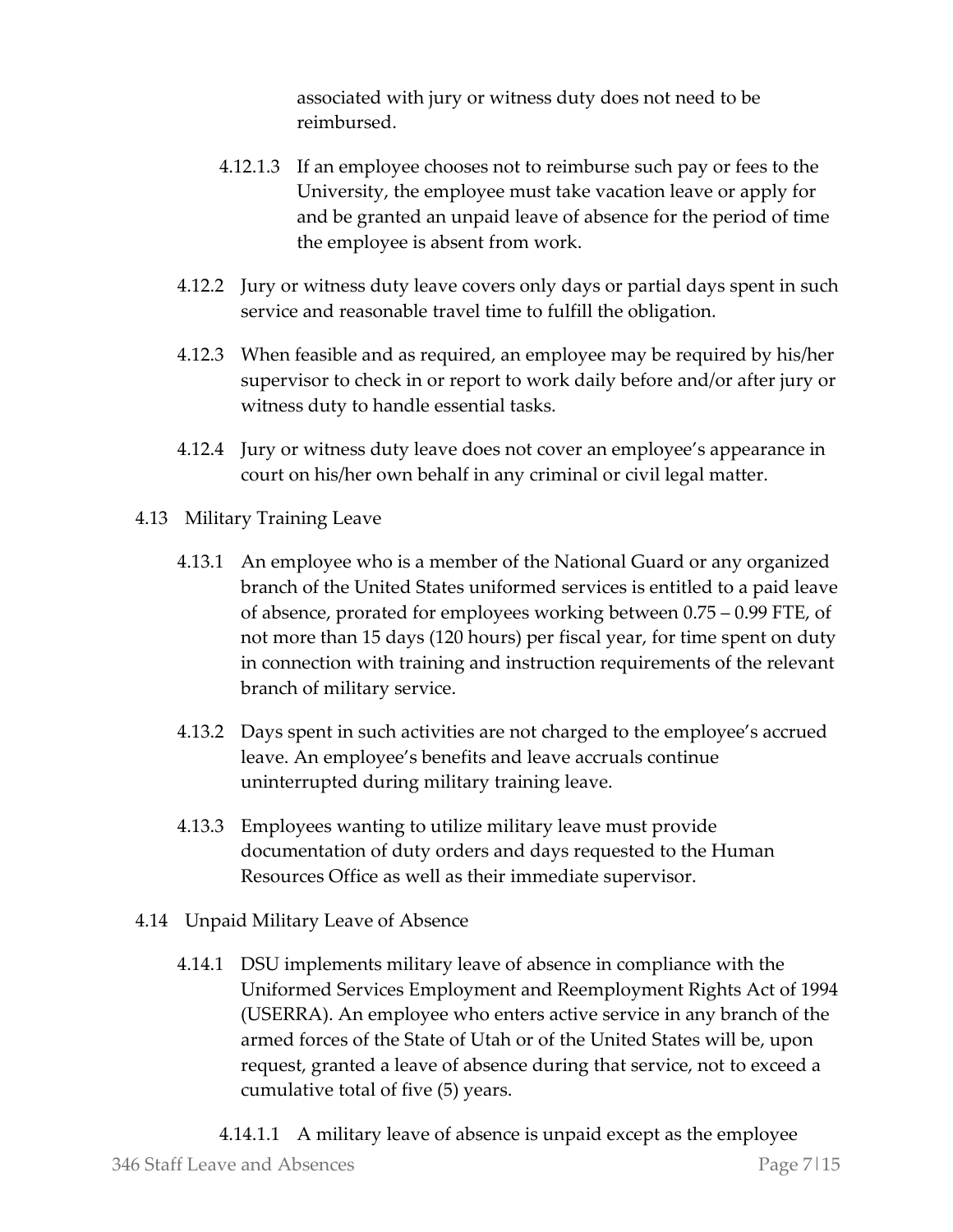chooses to use accrued vacation leave and his/her personal preference day during the leave.

- 4.14.2 The employee does not receive employee benefits while on military leave, except:
	- 4.14.2.1 The University continues to fund retirement benefits pursuant to USERRA;
	- 4.14.2.2 If the employee chooses to continue insurance coverage as provided by federal laws;
	- 4.14.2.3 Tuition waiver benefits and ticket discounts continue during a military leave of absence.
- 4.14.3 Vacation and sick leave do not accrue during a military leave of absence and the Personal Preference Day is not awarded. Accrued leave is not lost and is reinstated when the employee applies for reemployment. If the employee elects not to submit a written request for reemployment or accept the offer of reemployment, accrued vacation leave will be paid out within 20 days of written notification up to the limits specified in this policy.
- 4.15 Unpaid Leave of Absence
	- 4.15.1 A leave of absence may be granted to an employee upon the recommendation of his/her immediate supervisor, Vice President, and the President, with final approval of the Board of Trustees. The President and the Board may deny such a request for any reason.
	- 4.15.2 An unpaid leave of absence is not available to an employee who accepts full-time employment elsewhere, except at the request of the University President or the President's designee.
	- 4.15.3 An employee may be granted a political leave of absence if he/she accepts a nomination for elective public office if the University President determines that such candidacy will make the employee ineffective during the candidacy or will compromise the fulfillment of the employee's University responsibilities in an impartial manner.
		- 4.15.3.1 An employee on political leave of absence will be restored to the position of employment held prior to the leave or an equivalent position after the election, unless the employee is elected and requests extended political leave of absence.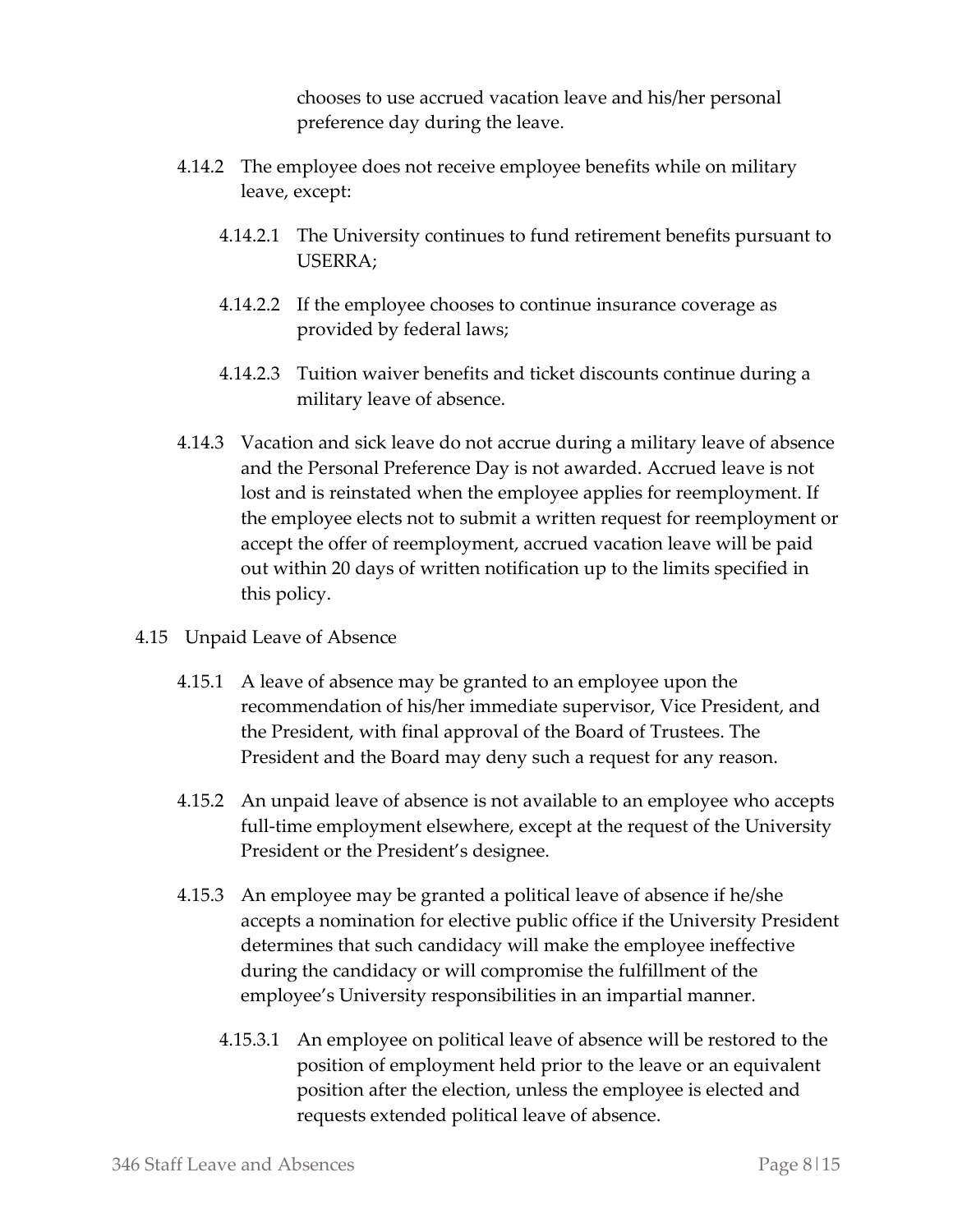- 4.15.3.2 An employee may become a candidate for elected office as a representative or senator in the Utah State legislature without resigning from University employment and without securing a formal leave of absence, except as prohibited by the Hatch Act for federally-funded positions and unless campaign activities prohibit fulfillment of required duties. If elected, the employee will be granted an unpaid leave of absence during all periods when the legislature of which the employee is a member is in regular or special session.
- 4.15.3.3 An employee on political leave of absence may use accrued vacation leave and the Personal Preference Day but is otherwise unpaid.
- 4.15.4 Each leave of absence is individually negotiated between the University and the employee. The approval of an employee's leave of absence and the terms and conditions with the employee's agreement do not set a precedent or obligate the University in future negotiations.
- 4.15.5 Full-time faculty employees desiring an unpaid leave of absence may use the above policy (and subsequent procedures listed below) for such a request.
- 4.16 Voting Leave
	- 4.16.1 In accordance with Utah State Code, employees are allowed up to two hours of voting leave on general election day between the time the polls open and close. This leave does not apply to an employee who has three or more hours between the time polls open and close during which the employee is not scheduled to be on the job.

#### **V. References**

- 5.1 DSU Policy 310: Part-Time Employment
- 5.2 DSU Policy 328: Athletic Staffing
- 5.3 DSU Policy 343: Benefits, Payroll Deductions, and Workers Compensation
- 5.4 DSU Policy 349: Family and Medical Leave
- 5.5 DSU Policy 352: Staff Compensation
- 5.6 DSU Policy 373: Termination and Reduction of Workforce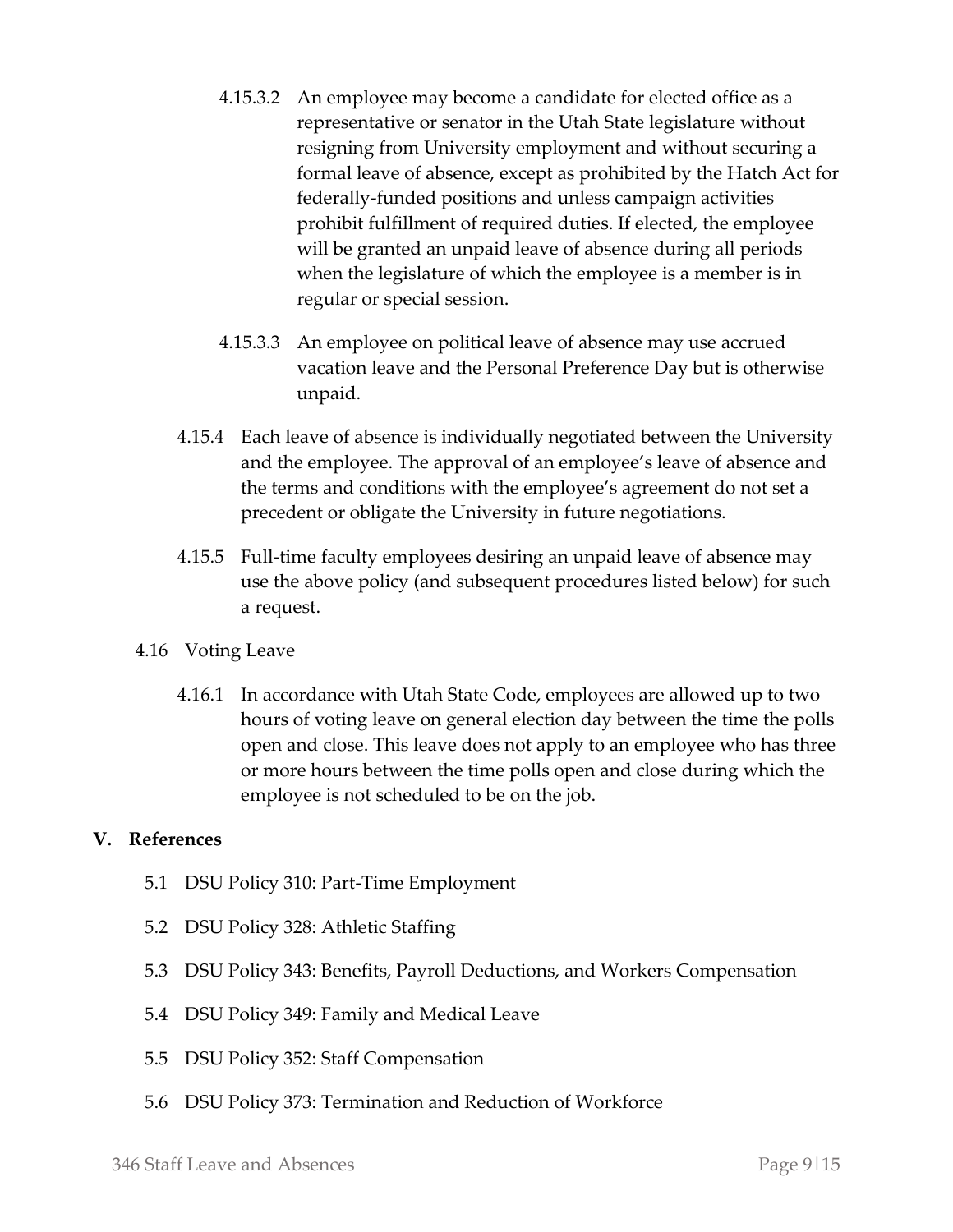- 5.7 Payroll Due Date Calendar: [https://employees.dixie.edu/business](https://employees.dixie.edu/business-services/payroll/)[services/payroll/](https://employees.dixie.edu/business-services/payroll/)
- 5.8 Uniformed Services Employment and Reemployment Rights Act of 1994 (USERRA) and U.C.A. 39-3-1 Governmental Employees in Military Service
- 5.9 Utah State Code 20A-3-103: Employee's right to time off for election
- 5.10 Hatch Act of 1939, officially An Act to Prevent Pernicious Political Activities

#### **VI. Procedures**

- 6.1 Supervisors are responsible for approving their employees leave time reporting in compliance with the Payroll Due Dates Calendar.
- 6.2 Use of Accrued Vacation Leave: vacation leave must be approved by an employee's supervisor. Supervisors may establish parameters for vacation schedules within their units to ensure efficient operation and service.
	- 6.2.1 Vacation leave taken by employees must be reported as taken according to the procedures of Human Resources and Payroll.
	- 6.2.2 The supervisor retains final approval of an employee's vacation leave request.
	- 6.2.3 The supervisor has the right to impose vacation leave scheduling restrictions directly related to unit functions.
	- 6.2.4 A request to use vacation leave is made using the electronic leave reporting system. An employee's supervisor is responsible for overseeing the use of employee vacation leave, approving that use, and ensuring compliance with this policy.
- 6.3 Accrued Vacation Leave Payout at Resignation/Termination/Retirement: upon resignation, termination, or retirement, an employee will be paid their accrued vacation leave balance up to a maximum of 240 hours, plus accrual levels for the current calendar year.
	- 6.3.1 Upon resignation, termination, or retirement, an employee in a position funded 50% or more by non-state funds, including grant and auxiliary funding, may receive compensation up to 240 hours of accrued vacation plus the current year's unused accrued vacation leave, contingent upon available funding.
	- 6.3.2 When an employee moves from a status that allows the accrual of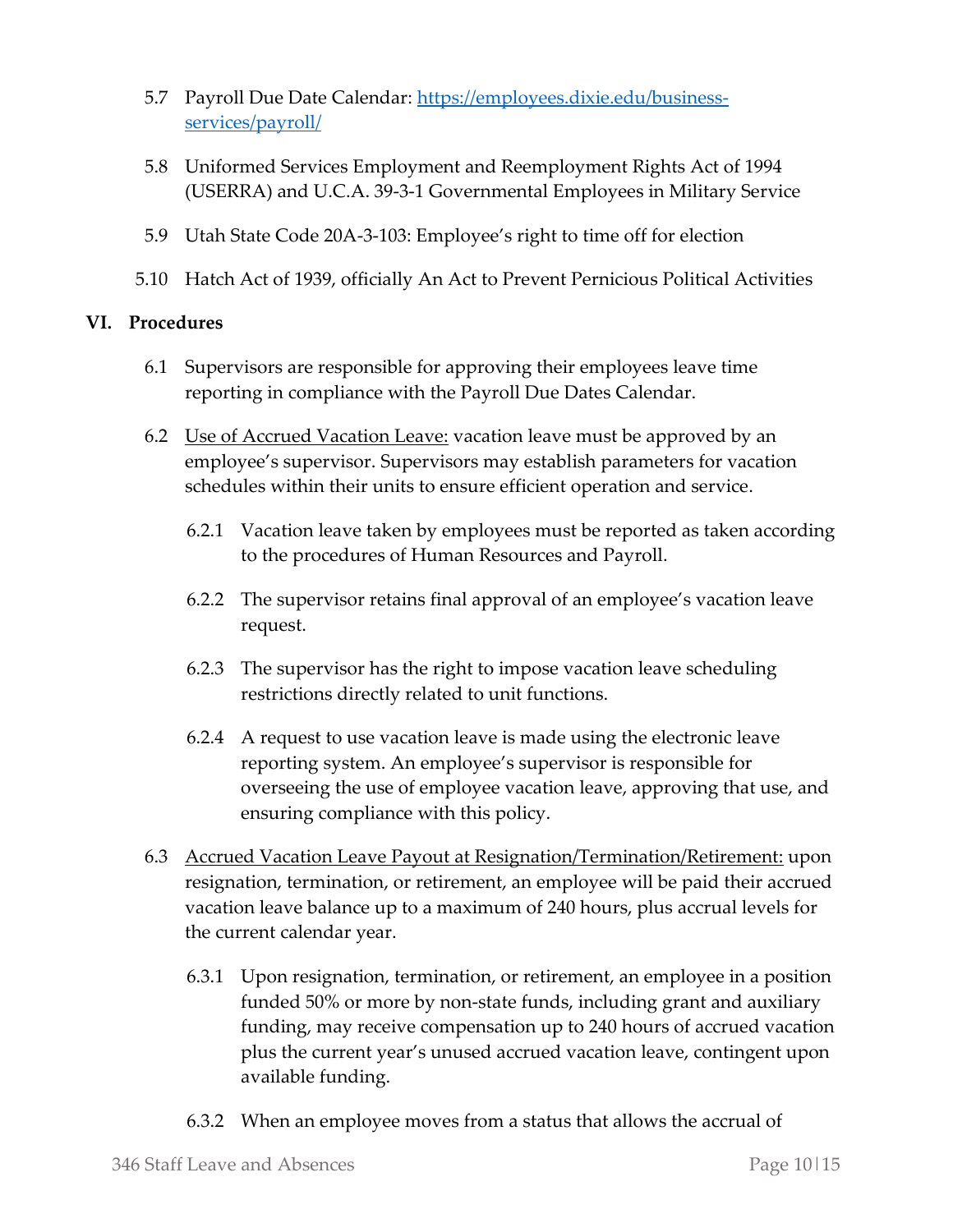vacation leave to one that does not (i.e. from a leave-eligible staff position to a 9-month faculty position), he/she may utilize unused leave in the new position if possible, or be paid for a maximum of 240 hours of accrued vacation plus the current year's unused vacation leave.

- 6.4 The request to use a Personal Preference Day is made using the electronic leave reporting system. An employee's supervisor is responsible for overseeing the use of the employee's personal preference day, approving that use, and ensuring compliance with this policy.
- 6.5 Sick leave is requested and/or documented using the electronic leave reporting system. Each employee's supervisor is responsible for overseeing the use of employee sick leave, approving that use, and ensuring compliance with this policy.
- 6.6 Sick Leave Conversion Program: an employee who has accrued 144 hours (18 days) of sick leave at the end of the calendar year is eligible to participate in sick leave conversion. Eligible employee must have been employed by the University on January 1 of the previous year to receive sick leave conversion.
	- 6.6.1 Sick leave conversion allows up to 32 hours (4 days) of sick leave accrued during that calendar year to be converted into 32 hours (4 days) of vacation leave. The converted hours are then managed under the provisions of the vacation leave portion of this policy, including being subject to accrual limits at the end of the calendar year and being paid out in the event of termination.
	- 6.6.2 The conversion takes place in January each year and is automatic for eligible employees. If an employee does not want to participate in sick leave conversion in a given year, written notification must be received at Human Resources by December 15 of the prior year (e.g. employee optout notification to Human Resources must occur by December 15, 2019 in order for sick leave conversion not to occur for that employee in January 2020, etc.).
- 6.7 Extended Sick Leave: after all accrued sick leave and earned vacation have been exhausted, extended sick leave may be granted through an approval process and the recommendation of the Human Resources Director.
	- 6.7.1 It shall be the responsibility of the employee to request extended sick leave by submitting a formal written application to Human Resources wherein both the term of the requested extension and the reasons for the request are explained in detail. The request will be reviewed prior to being submitted to the President's Cabinet for final approval.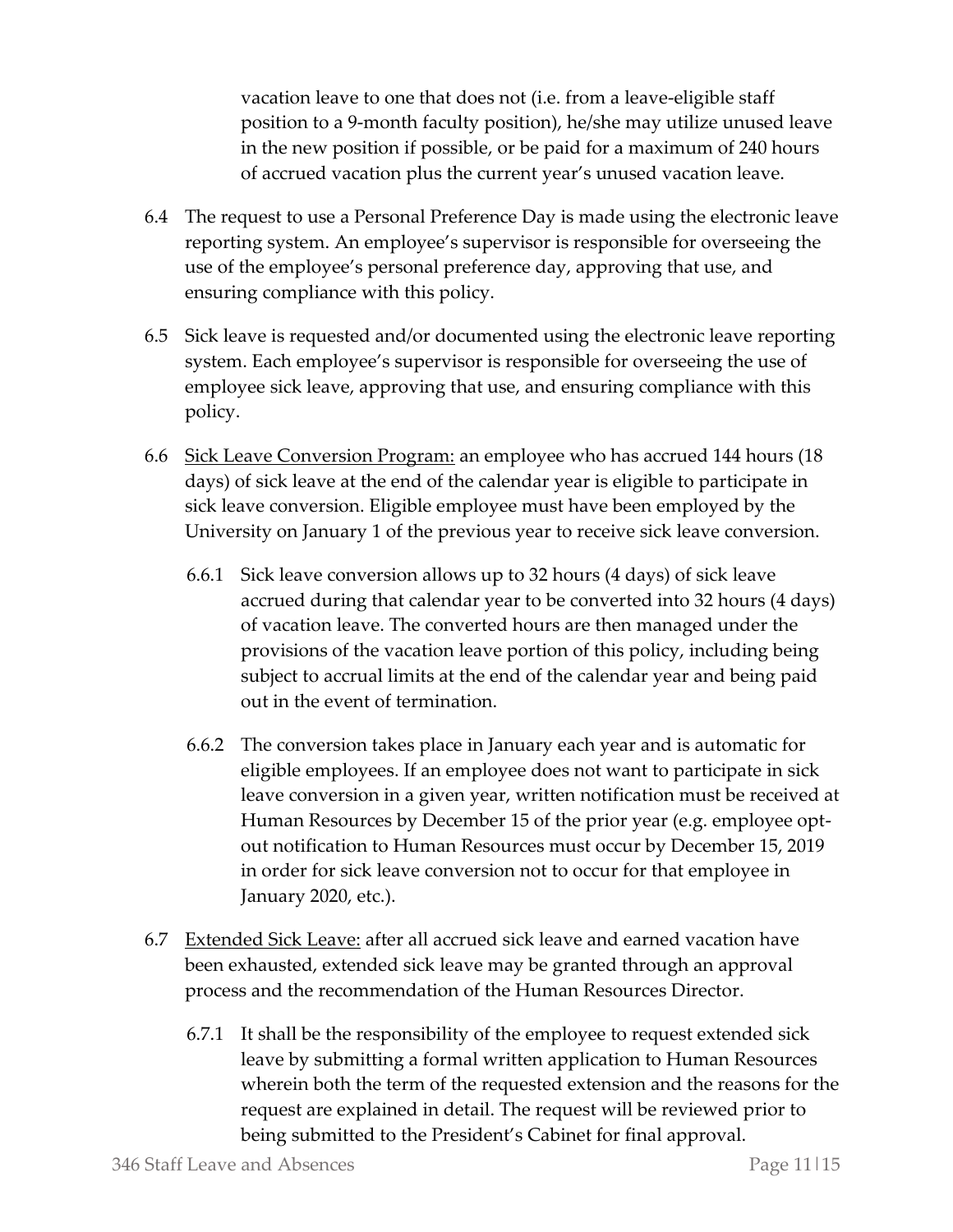- 6.7.2 The use of extended sick leave is limited to serious or catastrophic, nonwork related illnesses or injuries.
- 6.7.3 The use of extended sick leave will be reported as Family Medical Leave under the University's Family Medical Leave policy.
- 6.8 Emergency/Personal Leave: staff employees may take emergency/personal leave when scheduling essential or emergency personal matters that are beyond the control of the employee. Permissible purposes for taking emergency/personal leave include scheduled legal or business matters or a serious personal, family, or household emergency.
	- 6.8.1 The employee must inform the supervisor of the need and request the time off, giving the supervisor as much advance notice as possible.
	- 6.8.2 Such an absence is charged to sick leave and will not exceed three (3) days in each calendar year.
	- 6.8.3 A request for documentation of the use of sick leave for emergency/personal matters is submitted using the electronic leave reporting system. An employee's supervisor is responsible for overseeing the use of employee emergency/personal leave, approving that use, and ensuring compliance with this policy.
- 6.9 A request for funeral leave is submitted using the electronic leave reporting system. An employee's supervisor is responsible for overseeing the use of employee funeral leave, approving that use, and ensuring compliance with this policy.
- 6.10 A request for jury or witness leave is submitted using the electronic leave reporting system. An employee's supervisor is responsible for overseeing the use of employee jury/witness duty leave, approving that use, and ensuring compliance with this policy.
- 6.11 A request for military training leave is submitted using the electronic leave reporting system. An employee's supervisor is responsible for overseeing the use of military training leave, approving that use, and ensuring compliance with this policy.
- 6.12 Upon completion of the period of service, an employee on military leave of absence will be restored to the position held at the time the leave began or an equivalent position based upon these conditions:

6.12.1 The employee provided advance notice to the University of the service;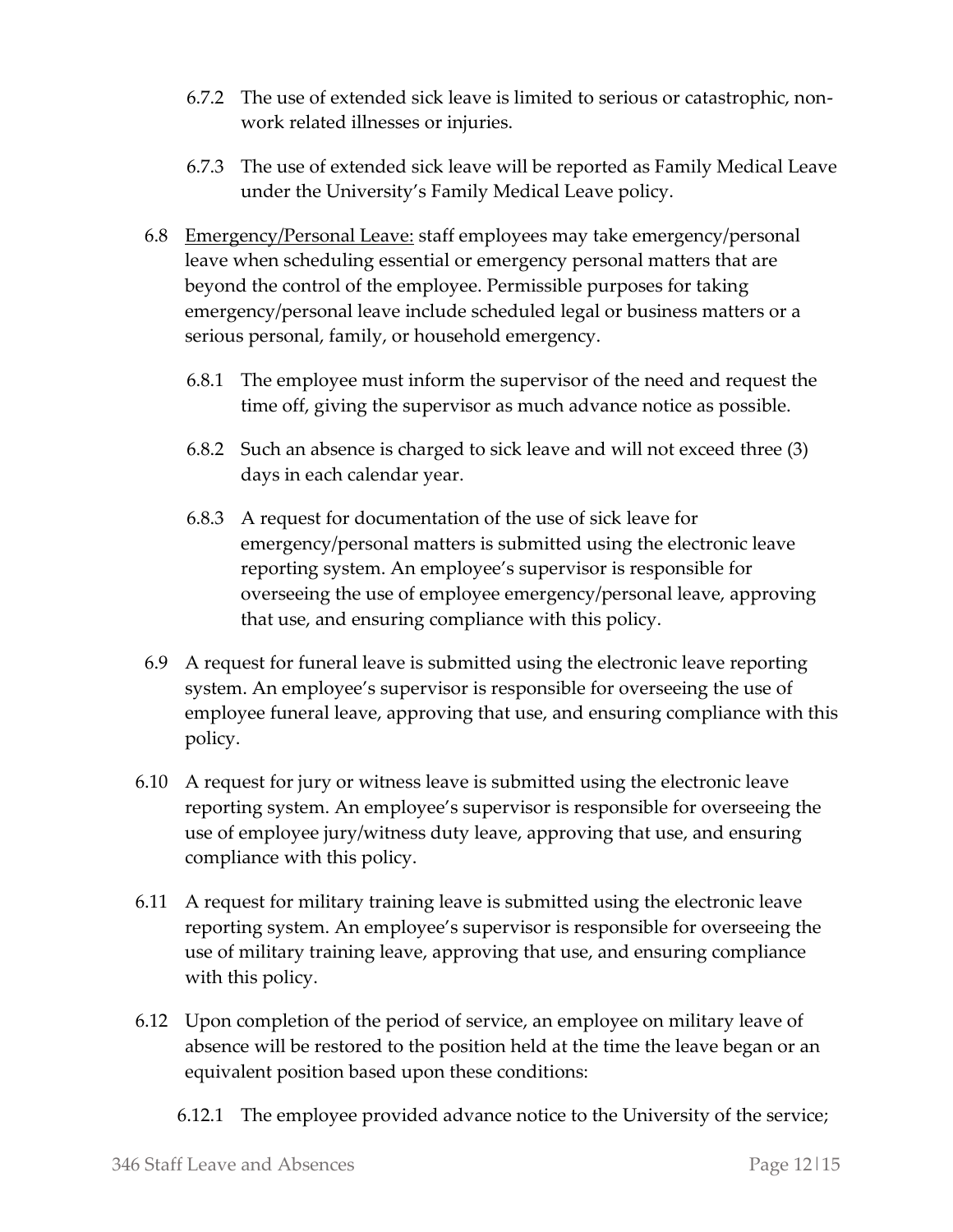- 6.12.2 The employee submits an application for reemployment within 40 days after release from active service;
- 6.12.3 The employee fulfills any other terms and conditions of reemployment required by state law or federal regulation; and
- 6.12.4 The employee is discharged or released from duty under honorable conditions.
- 6.13 Reemployment from military leave will be made within 20 days after submission of the written request to the University.
	- 6.13.1 An employee reemployed after active military service may not, without cause, be discharged or subjected to reduction of compensation for a period of one year following a return to employment after military leave of absence.
	- 6.13.2 Military leave does not extend a period of term employment beyond that to which the employee was originally appointed.
- 6.14 Requests for an unpaid leave of absence are submitted in writing, stating the purpose and expected period of absence. The appropriate supervisors and Human Resources will create a memorandum of understanding detailing the conditions and parameters of the leave, which will be signed by the employee and the President.
	- 6.14.1 Payroll will be notified immediately upon the award of an unpaid leave of absence to avoid payment of salary in advance of service rendered.
- 6.15 Conditions of unpaid leave of absence are as follows:
	- 6.15.1 The employee commits to return to work at the University at the end of the approved leave of absence;
	- 6.15.2 If an employee's position must be filled in his/her absence, a position of comparable pay and status will be offered to the employee as soon as possible following the return from leave. Returning employees receive a priority in hiring. If no position is available, the employee will be placed on "laid off" status for the purposes of unemployment compensation;
	- 6.15.3 Accrued vacation and sick leave will not be lost during a leave of absence. However, vacation and sick leave does not accrue during an unpaid leave of absence.
	- 6.15.4 Participation in the University's insurance and other benefits is not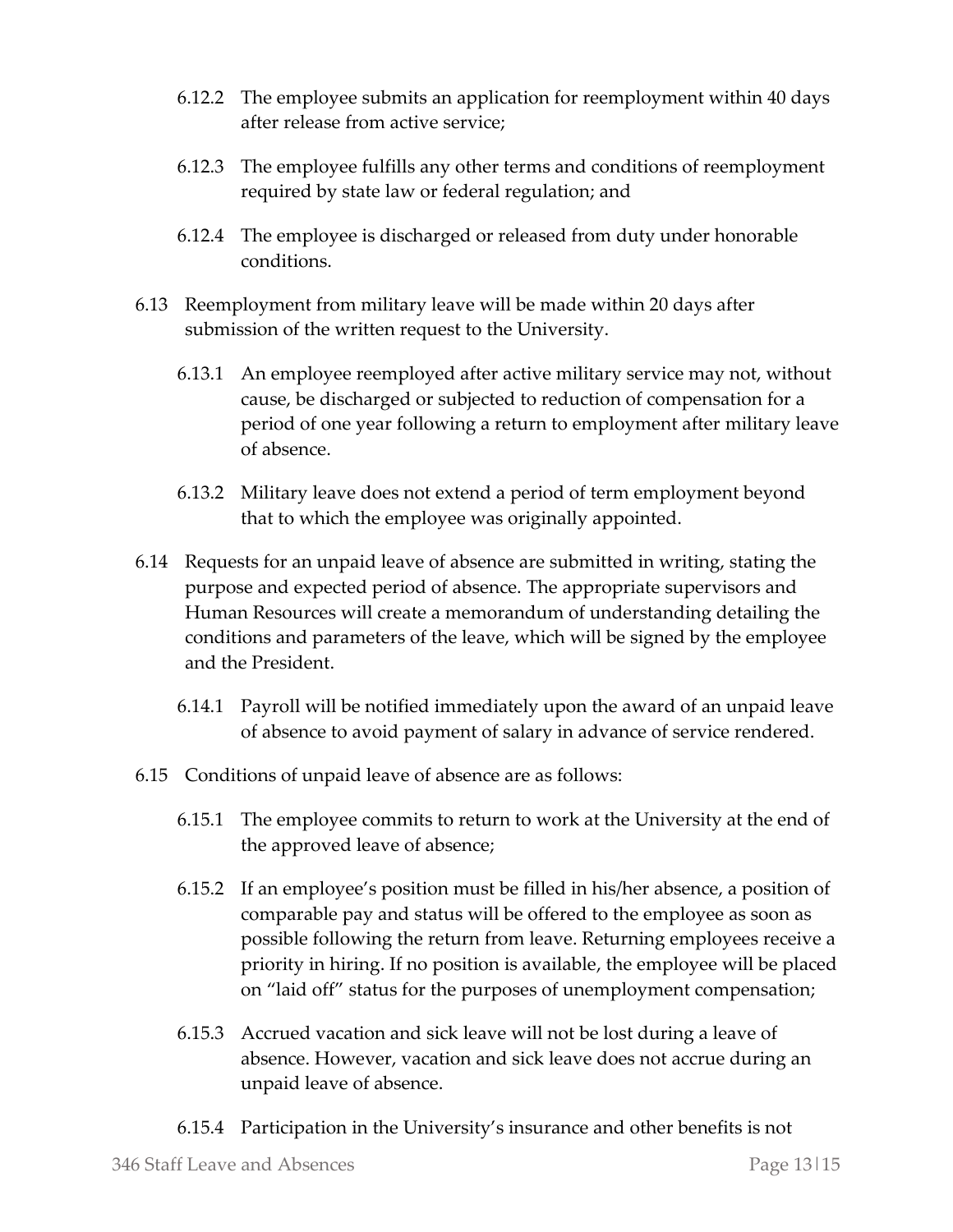continued during an unpaid leave of absence. Subject to legal and insurance policy restrictions, the employee may continue participation during the leave of absence by payment of insurance premiums directly to the insurance company. Retirement contributions and years of service credit do not accrue during the leave of absence, but contributions and years of service credit will be resumed upon the employee's return to active employment status at the University.

- 6.15.5 An employee who does not return to active employment status from a leave of absence as specified in the memorandum of understanding may be terminated.
- 6.16 Unauthorized Absence: in the unusual event that an employee is absent from work without notifying the supervisor, the employee cannot be contacted and the reason for the absence is unknown, the department must contact Human Resources to discuss management of the issue, normally within 72 hours (including three (3) days during which the employee is scheduled to work). Advice will be given on how the absence should be handled and each case will be dealt with in light of individual circumstances.
	- 6.16.1 An employee who does not appear for work and does not contact his/her supervisor is subject to disciplinary action except in situations where it is reasonable that such contact would be very difficult or impossible. Multiple violations may lead to termination.
	- 6.16.2 An employee who does not present him/herself to work for three (3) work days, does not contact his/her supervisor, is non-responsive to the attempts of University officials to contact them, and is not in a situation where such contact would be very difficult or impossible, is subject to immediate termination per DSU Policy 373.
- 6.17 A request for voting leave must be made to the supervisor before general election day. The employer may specify the hours during which the employee may be absent; requests for leave at the very beginning or very end of the work shift is permitted. Voting leave, if approved, must be recorded using the electronic leave reporting system.

#### **VII. Addenda – N/A**

Policy Owner: Vice President of Administrative Affairs Policy Steward: Human Resources, Payroll Office

#### History: